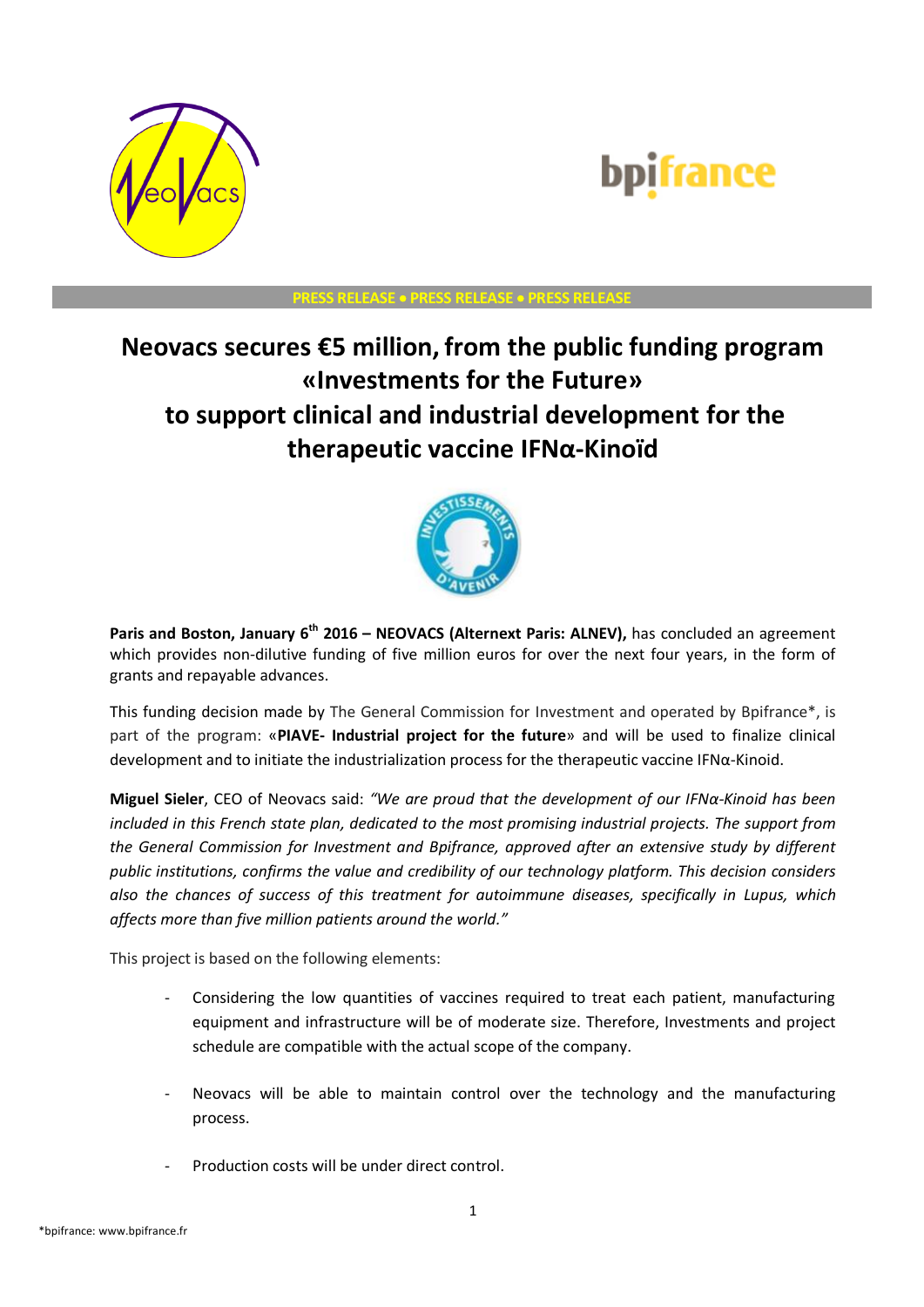In the first instance, Neovacs will scale up the production process from clinical batches to industrial scale.

The main investment expenses concerning the infrastructure and acquisition of equipment will begin right after the phase IIb clinical trial with IFN $\alpha$ -Kinoid in Lupus, which is currently ongoing. The production site will be located close to Paris and should generate between 50 and 100 new highqualified employees in the long term.

Neovacs wants to be operational at the time of submission to health authorities for registration around 2020 and to supply in the future all licensing partners in their respective markets.

At the end of 2015, Neovacs signed a licensing agreement with CKD Pharmaceuticals in South Korea. During this new investment stage, Neovacs will continue to use the current clinical batch manufacturer for the South-Korean market and commercial sales by CKD from probably 2018.

## **Contacts**

**Corporate Communication & Investor Relations-NEOVACS Charlène Masson** +33 (0)1 53 10 93 00 [cmasson@neovacs.com](mailto:ntrepo@neovacs.com)

**Investor Relations / Financial Communications – NewCap Valentine Brouchot / Pierre Laurent** +33 (0)1 44 71 94 94 [neovacs@newcap.fr](mailto:theradiag@newcap.fr)

**Investor Relations / Financial Communications Germany – MC Services Raimund Gabriel** +49-89-21-02-28-30 [raimund.gabriel@mc-services.eu](mailto:raimund.gabriel@mc-services.eu)

**Press / U.S. Inquiries – The Ruth Group Lee Roth / Joseph Green** +1-646-536-7012 / 7013 [lroth@theruthgroup.com](mailto:msollid@theruthgroup.com) / jgreen@theruthgroup.com

**Bpifrance – Media Relations Vanessa Godet** +33 (0)1 41 79 84 33 [Vanessa.godet@bpifrance.fr](mailto:Vanessa.godet@bpifrance.fr)

**About Neovacs** Created in 1993, Neovacs is today a leading biotechnology company focused on an active immunotherapy technology platform (Kinoids) with applications in autoimmune and/or inflammatory diseases. On the basis of the company's proprietary technology for inducing a polyclonal immune response (covered by five patent families that potentially run until 2032) Neovacs is focusing its clinical development efforts on IFNα-Kinoid, an immunotherapy being developed for the indication of lupus and dermatomyositis. Neovacs is also conducting preclinical development works on other therapeutic vaccines in the fields of autoimmune diseases, oncology and allergies. The goal of the Kinoid approach is to enable patients to have access to safe treatments with efficacy that is sustained in these life-long diseases. **[www.neovacs.fr](http://www.neovacs.fr/)**